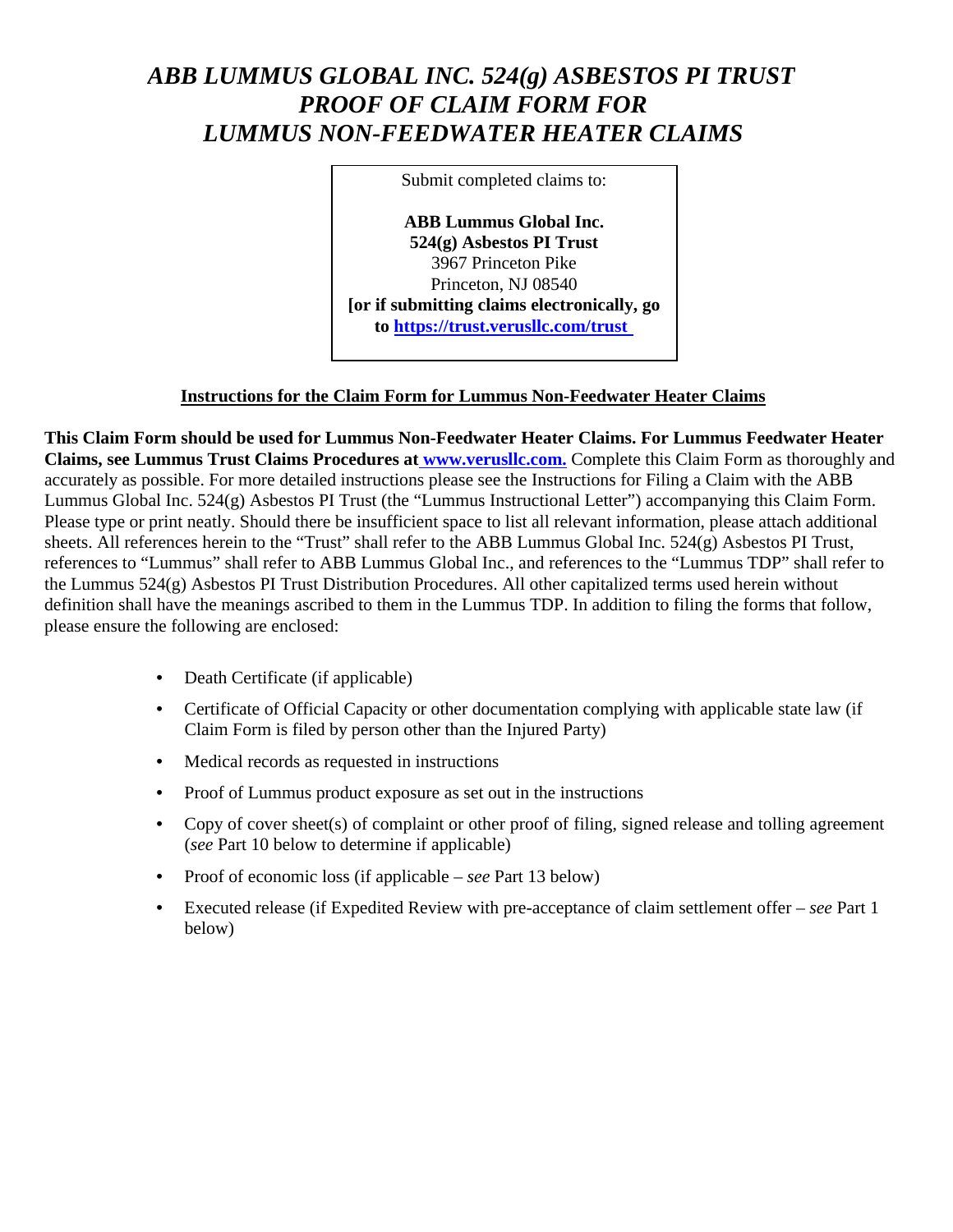## Page 2

#### **LEGAL REPRESENTATION** (if applicable)

#### If counsel represents claimant, print or type the following information:

| • Street / PO Box / Suite $\_$           |                                                           |  |
|------------------------------------------|-----------------------------------------------------------|--|
| $\bullet$ City                           | $\cdot$ State _____________ $\cdot$ Zip Code __________ - |  |
|                                          |                                                           |  |
| • Attorney E-mail Address ______________ |                                                           |  |

## **Part 1: Choice of Claim Process**

Please choose the applicable claim process (choose only one): (The claim processes are described in the Lummus TDP as noted below.) Note: Claims for Lung Cancer 2 (Disease Level VI) must undergo the Individual Review claim process. If the claimant chooses Expedited Review the claimant must choose between either (i) Expedited Review with pre-acceptance of the claim settlement offer and submission of an executed release or (ii) Expedited Review without pre-acceptance of a claim settlement offer. (See Lummus Instructional Letter).

> □ Expedited Review with pre-acceptance of claim settlement offer. Executed release must be submitted with Claim Form (see Section 5.2 (a) of the Lummus TDP)

Expedited Review without pre-acceptance of claim settlement offer (see Section 5.2 (a) of the Lummus TDP)

 $\Box$  Individual Review (see Section 5.2 (b) of the Lummus TDP)

## **Part 2: Special Claim Status**

If you believe your claim qualifies as an Extraordinary Claim and/or an Exigent Hardship Claim as those terms are defined in Sections 5.3 (a) and 5.3 (b) of the Lummus TDP, respectively, check the appropriate box(es) indicating this and attach a separate sheet with a brief explanation and/or documentation in support thereof as required by the Lummus TDP.

Note: Any person asserting that the claim qualifies as an Exigent Hardship Claim must certify to the Trust the aggregate amount the person has recovered in respect of the claim from other asbestos defendants and other asbestos claims resolution organizations.

Extraordinary Claim (not available for Disease Levels I, II, or III)

Exigent Hardship Claim (not available for Disease Levels I, II, or III)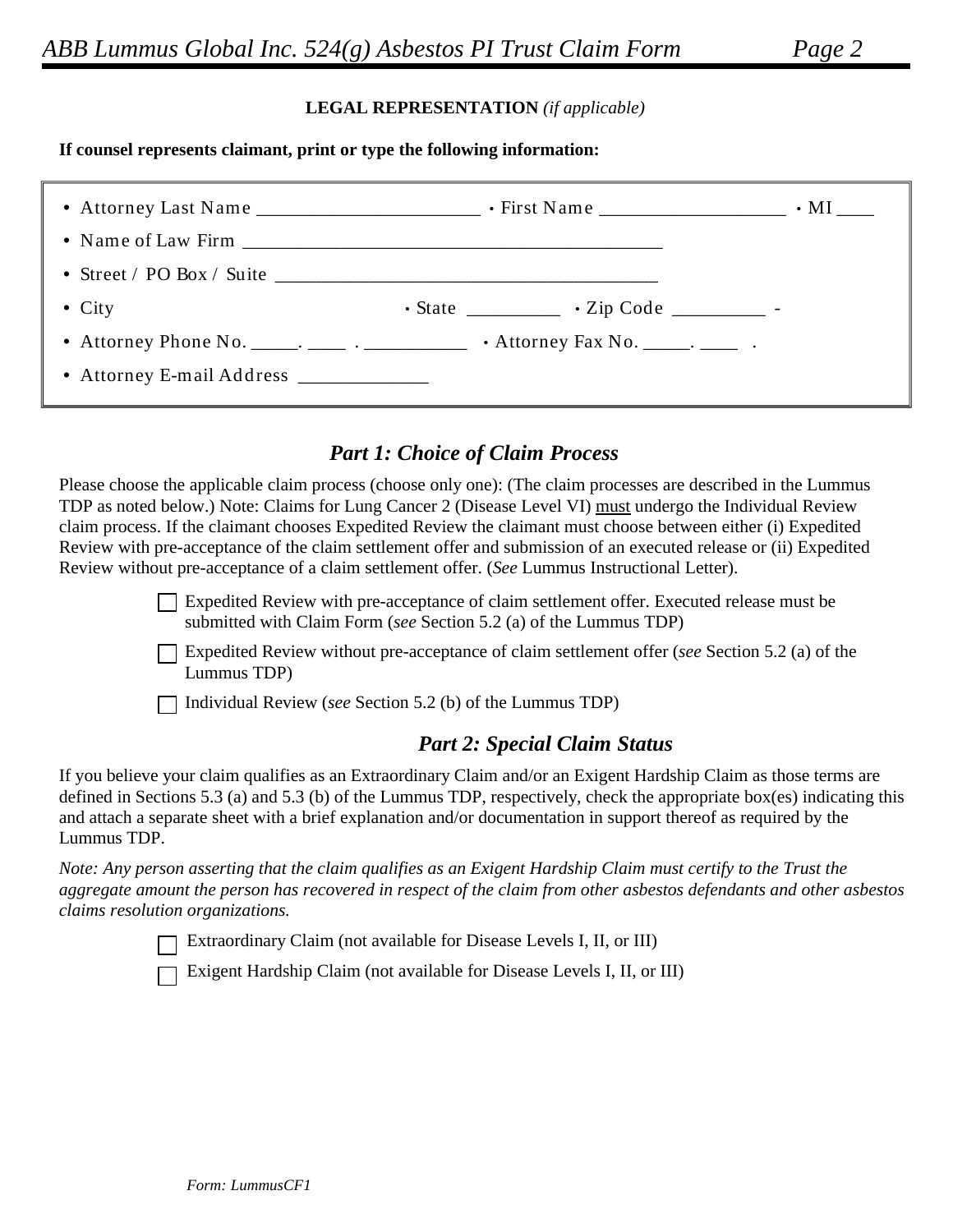# **Part 3: Injured Party Information**

|                                                         | $\cdot$ First Name<br>$\cdot$ MI                         |
|---------------------------------------------------------|----------------------------------------------------------|
| • Date of Birth $\frac{1}{2}$ /<br>(Month) (Day) (Year) | $\cdot$ Date of Death $\sqrt{2}$<br>(Month) (Day) (Year) |
| • Was Death Asbestos Related? $(Y / N)$                 | (If Yes, Death Certificate must be enclosed)             |
| • Social Security No.<br>$\overline{\phantom{a}}$       | • Gender $(M / F)$                                       |

# Part 4: Claimant Information (if different than Injured Party)

| • Last Name                                                                                          | $\cdot$ First Name                                                                         | $\cdot$ MI |
|------------------------------------------------------------------------------------------------------|--------------------------------------------------------------------------------------------|------------|
|                                                                                                      |                                                                                            |            |
| • Relationship to Injured Party (choose one): (Certificate of Official Capacity, other documentation | complying with applicable state law, or certification in Part 16, below, must be provided) |            |
| Executor/Administrator/Trustee                                                                       | Guardian                                                                                   |            |
| Power of Attorney                                                                                    | Other                                                                                      |            |
|                                                                                                      |                                                                                            |            |

# Part 5: Mailing Address of Claimant (required if not represented by counsel)

| • Street / PO Box / Apt. #                          |               |                                      |                          |
|-----------------------------------------------------|---------------|--------------------------------------|--------------------------|
| $\bullet$ City                                      | $\cdot$ State | $\cdot$ Zip Code                     | $\overline{\phantom{a}}$ |
| • Phone No. $(\text{daytime})$ ______.<br>$\bullet$ |               | $\cdot$ Phone No. (evening) _______. |                          |
| • Email Address                                     |               |                                      |                          |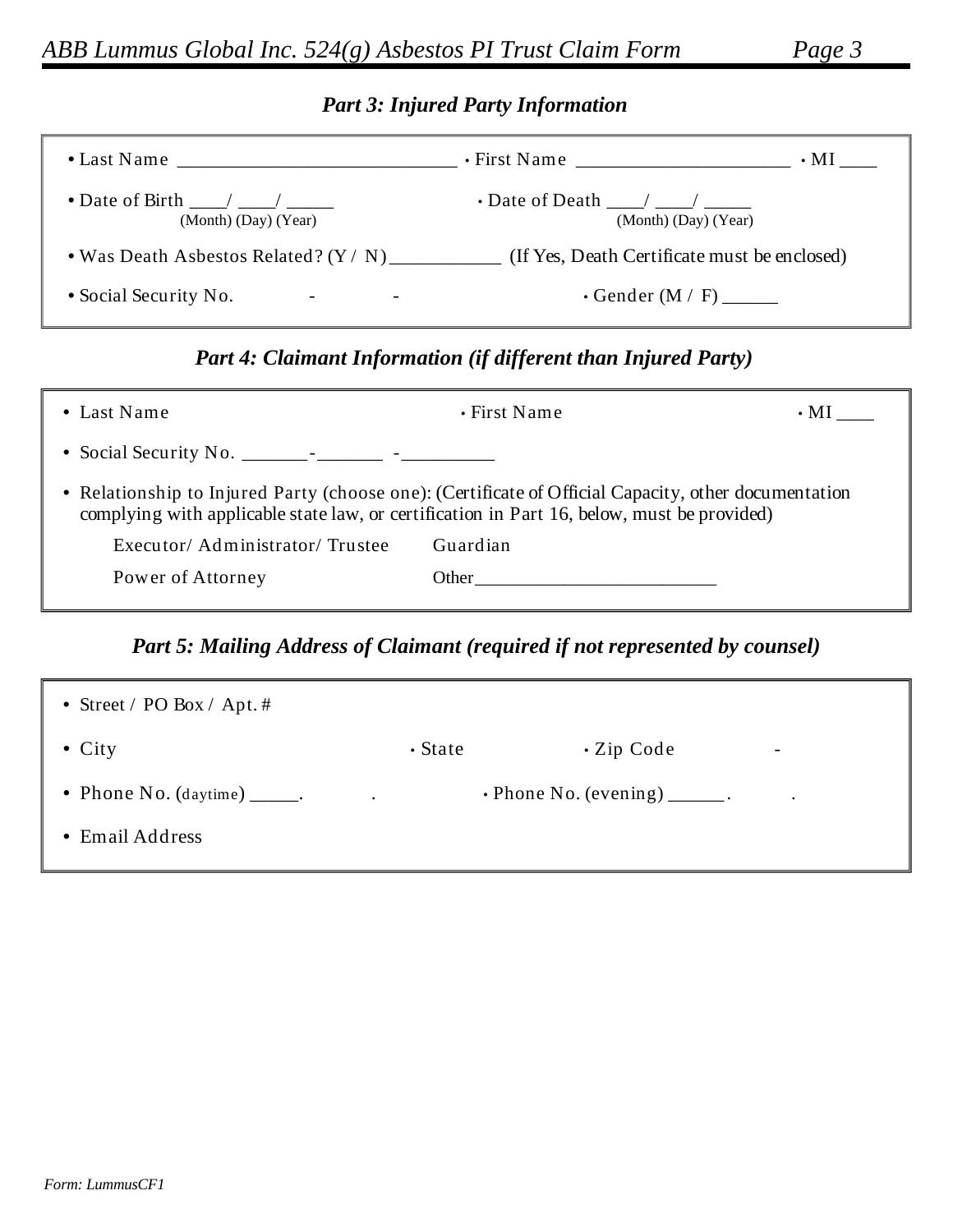٦

## **Part 6: Diagnosed Asbestos-Related Injuries**

Place an X next to the highest Disease Level (by number) that has been diagnosed for the Injured Party for which medical documentation is available. Please see Section  $5.2(a)(3)$  of the Lummus TDP for a listing of the specific medical criteria and records that are required for each Disease Level.

| Mesothelioma (Level VIII)                                                                                                                               | Date of Diagnosis | (Month) (Day) | (Year) |
|---------------------------------------------------------------------------------------------------------------------------------------------------------|-------------------|---------------|--------|
| Lung Cancer 1 (Level VII)<br>Lung Cancer 2 (Level VI) Note: Claims for Lung<br>Cancer 2 (Level VI) must undergo the Individual<br>Review claim process. | Date of Diagnosis | (Month) (Day) | (Year) |
| Other Cancer (Level V)<br>(e.g., Colo-rectal, Laryngeal, Esophageal, Pharyngeal,<br><b>Stomach Cancer)</b>                                              | Date of Diagnosis | (Month) (Day) | (Year) |
| Severe Asbestosis (Level IV) Asbestosis/<br>Pleural Disease (Level III) Asbestosis/Pleural<br>Disease (Level II)                                        | Date of Diagnosis | (Month) (Day) | (Year) |
| Other Asbestos Disease (Level I – Cash<br>Discount Payment)                                                                                             |                   |               |        |

The claims must meet the relevant medical criteria as delineated in the Lummus TDP. In order to expedite the processing of claims and minimize the expense of claims processing, with the consent of the claimant, the Trust will use previous reviews of medical records for other asbestos defendants in the possession of Verus Claims Services, LLC, for the verification of the claimed medical condition. Notwithstanding the foregoing, the Trust maintains the right to request medical documentation for all individual claims.

- A. Use results of previous medical reviews if available. Yes \_\_\_ No \_\_\_
- B. Do not use results of previous medical reviews. Required medical records are enclosed. Yes \_\_ No \_\_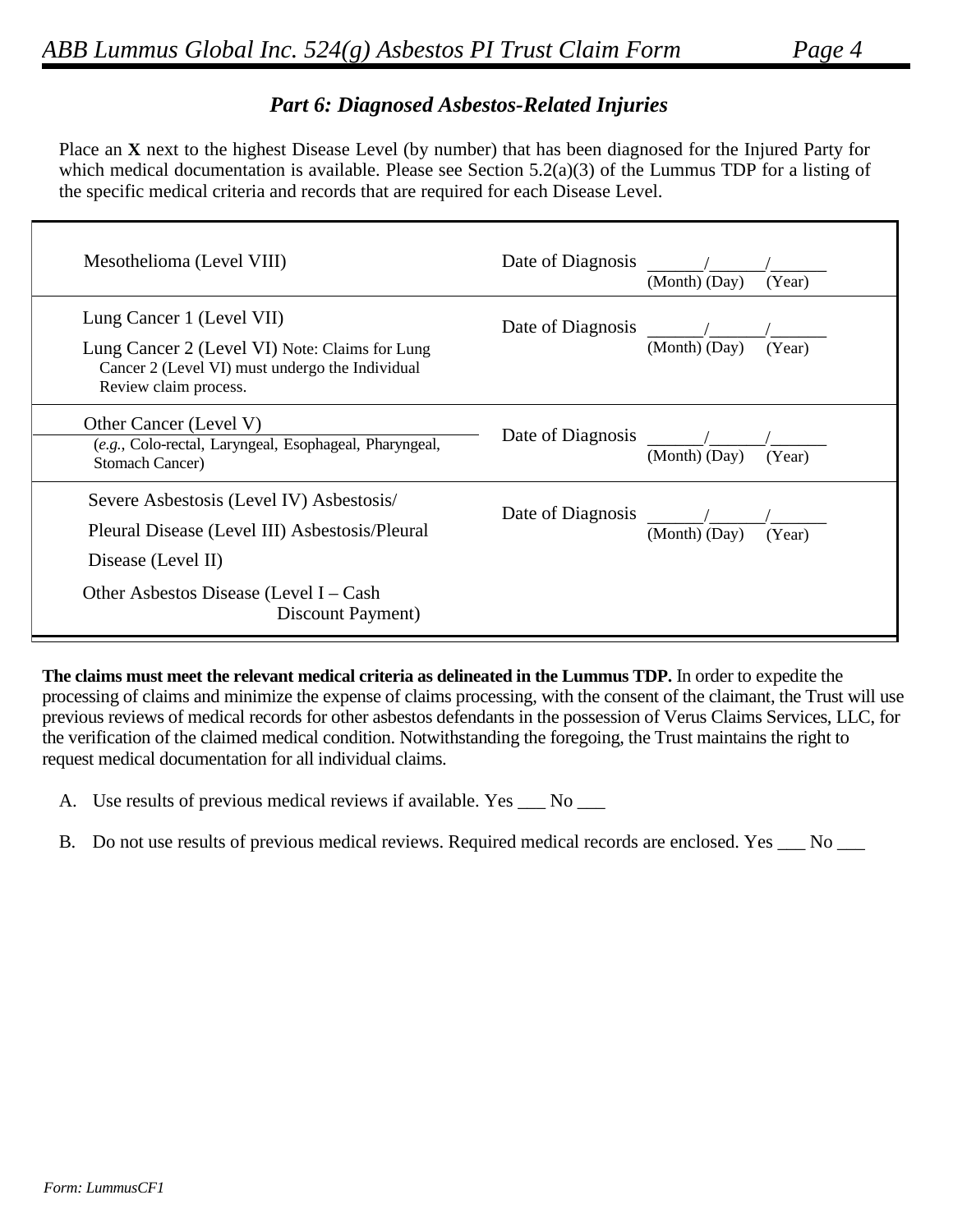$10^{10}$ 

# **Part 7: Occupational Exposure**

Complete this Part to demonstrate the necessary Lummus Exposure, Significant Occupational Exposure and/or five years cumulative occupational exposure as required by the Lummus TDP for the Disease Level claimed. Please see the Lummus Instructional Letter for the presumptive exposure requirements for Expedited Review. If the claimant cannot meet the relevant presumptive exposure requirements for a Disease Level eligible for Expedited Review, the claimant may seek Individual Review of the claim.

Please photocopy Part 7 of this Claim Form and list separately each site, industry or occupation upon which claimant relies to establish the necessary exposure.

**LUMMUS EXPOSURE:** (see Section 5.6(b)(3) of the Lummus TDP for Lummus Exposure evidentiary A. *requirements*)

Complete this subpart A to satisfy the Lummus Exposure requirement and, if applicable to the Disease Level claimed, to satisfy the Significant Occupational Exposure or five years cumulative occupational exposure requirements. If the claim is for a Disease Level for which Significant Occupational Exposure or five years cumulative occupational exposure is required, but the Injured Party's exposure to asbestos for which Lummus is legally responsible does not satisfy the applicable requirements, subpart B must also be completed. This subpart A relates only to Lummus Exposure. Subpart B relates to exposure to any asbestos other than asbestos for which Lummus is legally responsible.

|    |    |                                                                                      | 1. Name of Plant/Site/Ship or Vessel of Lummus Exposure:                                                                                                                                                   |
|----|----|--------------------------------------------------------------------------------------|------------------------------------------------------------------------------------------------------------------------------------------------------------------------------------------------------------|
|    |    |                                                                                      |                                                                                                                                                                                                            |
| 2. |    |                                                                                      | Month/Year Lummus Exposure Began: ___/ ____ Month/Year Lummus Exposure Ended: ___/ ___                                                                                                                     |
| 3. |    | Instructional Letter.) If Occupation Code 60                                         | Occupation at time of Lummus Exposure: __________ (see Occupation Codes listed in the Lummus<br>(other) is designated, specify the other occupation:                                                       |
| 4. |    | Instructional Letter.) If code OT (other) is designated, specify the other industry: | Industry in which Lummus Exposure occurred: ___________ (see Industry Codes listed in the Lummus                                                                                                           |
| 5. |    | Indicate the circumstances of Lummus Exposure by checking all applicable             |                                                                                                                                                                                                            |
|    |    | statements: a. Injured Party handled raw asbestos fibers on a regular basis; or      |                                                                                                                                                                                                            |
|    | b. | fabrication process was exposed on a regular basis to raw asbestos fibers; or        | Injured Party fabricated asbestos-containing products such that the Injured Party in the                                                                                                                   |
|    | c. | that the Injured Party was exposed on a regular basis to raw asbestos fibers; or     | Injured Party altered, repaired or otherwise worked with an asbestos-containing product such                                                                                                               |
|    | d. |                                                                                      | Injured Party was employed in an industry and occupation such that the Injured Party worked<br>on a regular basis in close proximity to workers engaged in one or more of the activities described in (a), |

(b) and/or  $(c)$ .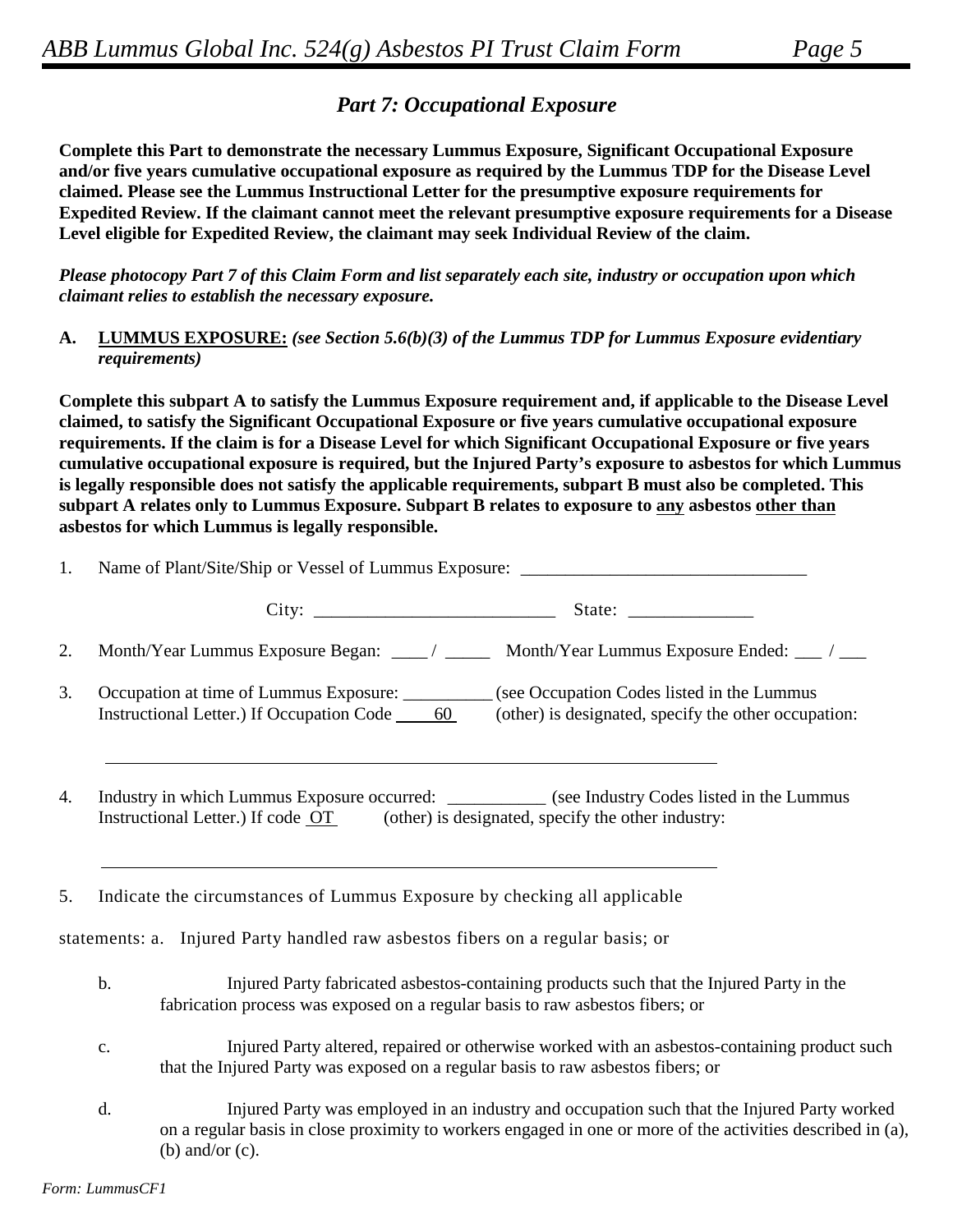|  |  |  |  |  |  |  |  |  | e. Other. Briefly describe the circumstances of the Injured Party's Lummus Exposure. |
|--|--|--|--|--|--|--|--|--|--------------------------------------------------------------------------------------|
|--|--|--|--|--|--|--|--|--|--------------------------------------------------------------------------------------|

| 6.        | If this exposure is in support of Exposure to an Occupationally Exposed Person from Part 8, please provide the<br>name and social security number of the occupationally exposed individual:                                                                                                                                                                                                                                                                                                                         |                                                      |                                                                                              |
|-----------|---------------------------------------------------------------------------------------------------------------------------------------------------------------------------------------------------------------------------------------------------------------------------------------------------------------------------------------------------------------------------------------------------------------------------------------------------------------------------------------------------------------------|------------------------------------------------------|----------------------------------------------------------------------------------------------|
|           | (Last Name)                                                                                                                                                                                                                                                                                                                                                                                                                                                                                                         | $(\text{First Name})$ (M.I.)                         | $\frac{1}{\text{(Social Security #)}}$                                                       |
| <b>B.</b> | SIGNIFICANT OCCUPATIONAL EXPOSURE / FIVE YEARS CUMULATIVE OCCUPATIONAL<br><b>ASBESTOS EXPOSURE:</b> (see Section 5.6(b)(2) of the Lummus TDP for Significant Occupational<br><b>Exposure evidentiary requirements)</b>                                                                                                                                                                                                                                                                                              |                                                      |                                                                                              |
|           | Complete this subpart B only if (i) the claim is for a Disease Level that requires Significant Occupational<br>Exposure (Disease Levels III, IV, V or VII) or five years cumulative occupational asbestos exposure (Disease<br>Level II); and (ii) the responses to subpart A above do not satisfy the applicable requirements. This subpart B<br>relates to exposure to any asbestos other than asbestos for which Lummus is legally responsible.<br>(Please photocopy and use a separate page for each job site). |                                                      |                                                                                              |
| 1.        |                                                                                                                                                                                                                                                                                                                                                                                                                                                                                                                     |                                                      |                                                                                              |
|           |                                                                                                                                                                                                                                                                                                                                                                                                                                                                                                                     |                                                      |                                                                                              |
| 2.        | Month/Year Exposure Began: / ____________ Month/Year Exposure Ended: / _____                                                                                                                                                                                                                                                                                                                                                                                                                                        |                                                      |                                                                                              |
| 3.        | Occupation at time of exposure: ___________ (see Occupation Codes listed in the Lummus Instructional<br>Letter.) If Occupation Code 60                                                                                                                                                                                                                                                                                                                                                                              | (other) is designated, specify the other occupation: |                                                                                              |
| 4.        | Industry in which exposure occurred: ______ (see Industry Codes listed in the Lummus Instructional Letter.)<br>If code OT (other) is designated, specify the other industry:                                                                                                                                                                                                                                                                                                                                        |                                                      |                                                                                              |
| 5.        | Indicate the circumstances of the exposure by checking all applicable statements:                                                                                                                                                                                                                                                                                                                                                                                                                                   |                                                      |                                                                                              |
|           | Injured Party handled raw asbestos fibers on a regular basis; or<br>a.                                                                                                                                                                                                                                                                                                                                                                                                                                              |                                                      |                                                                                              |
|           | b.<br>fabrication process was exposed on a regular basis to raw asbestos fibers; or                                                                                                                                                                                                                                                                                                                                                                                                                                 |                                                      | Injured Party fabricated asbestos-containing products such that the Injured Party in the     |
|           | $\mathbf{C}$ .<br>that the Injured Party was exposed on a regular basis to raw asbestos fibers; or                                                                                                                                                                                                                                                                                                                                                                                                                  |                                                      | Injured Party altered, repaired or otherwise worked with an asbestos-containing product such |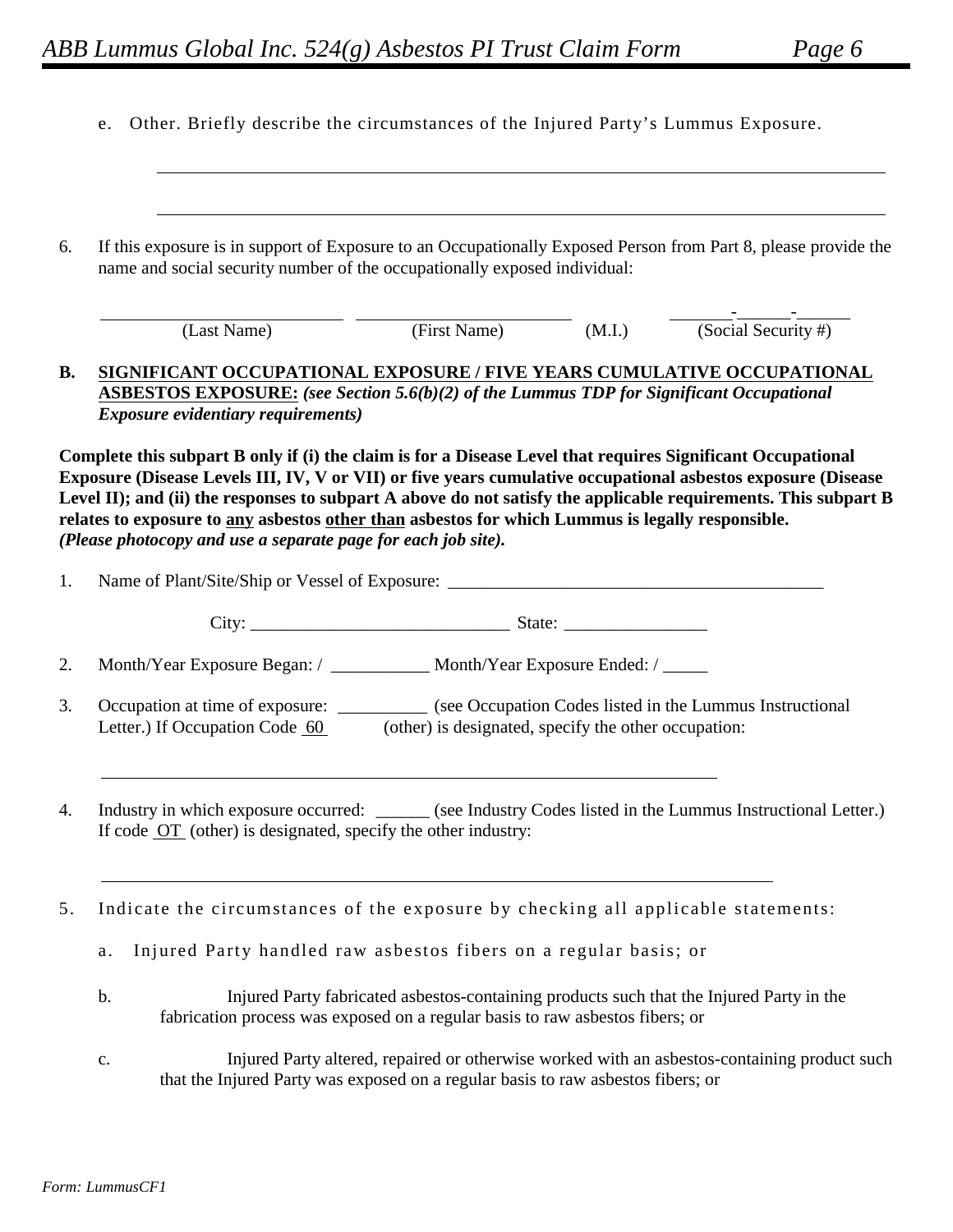- Injured Party was employed in an industry and occupation such that the Injured Party worked d. on a regular basis in close proximity to workers engaged in one or more of the activities described in (a), (b) and/or  $(c)$ .
- e. Other. Briefly describe the circumstances of the exposure.

## **Part 8: Exposure to an Occupationally Exposed Person**

Is the claimant alleging an asbestos-related disease resulting in whole or in part from another person's occupational exposure, such as a family member (spouse, parent, brother, sister, etc.)?

 $\frac{1}{1}$  Yes  $\frac{1}{1}$  No

If No, proceed to Part 9. If Yes, you must complete Part 7 for each occupationally exposed person claimed and complete the following.

Claimants alleging an asbestos-related disease resulting in whole or in part from exposure to an occupationally exposed person, such as a family member, must establish that the occupationally exposed person would have met the exposure requirements under the Lummus TDP that would have been applicable had that person filed a direct claim against the Trust.

Complete the following for each occupationally exposed person claimed. (If claimant alleges an asbestos-related disease resulting from more than one occupationally exposed person, please photocopy this Part and provide the information for each occupationally exposed person claimed.)

- $\mathbf{1}$ . (Month) (Year)
- Date exposure from other person ended:  $\frac{M_{\text{other}}}{M_{\text{other}}}$  (Year) 2.
- Relationship to occupationally exposed individual: 3.

```
Injured Party is/was the
                   of the occupationally exposed individual. (spouse, parent, brother, sister,
              etc.)
```
Describe how the Injured Party was exposed to the Lummus product: 4.

5. Provide the name and social security number of the occupationally exposed individual: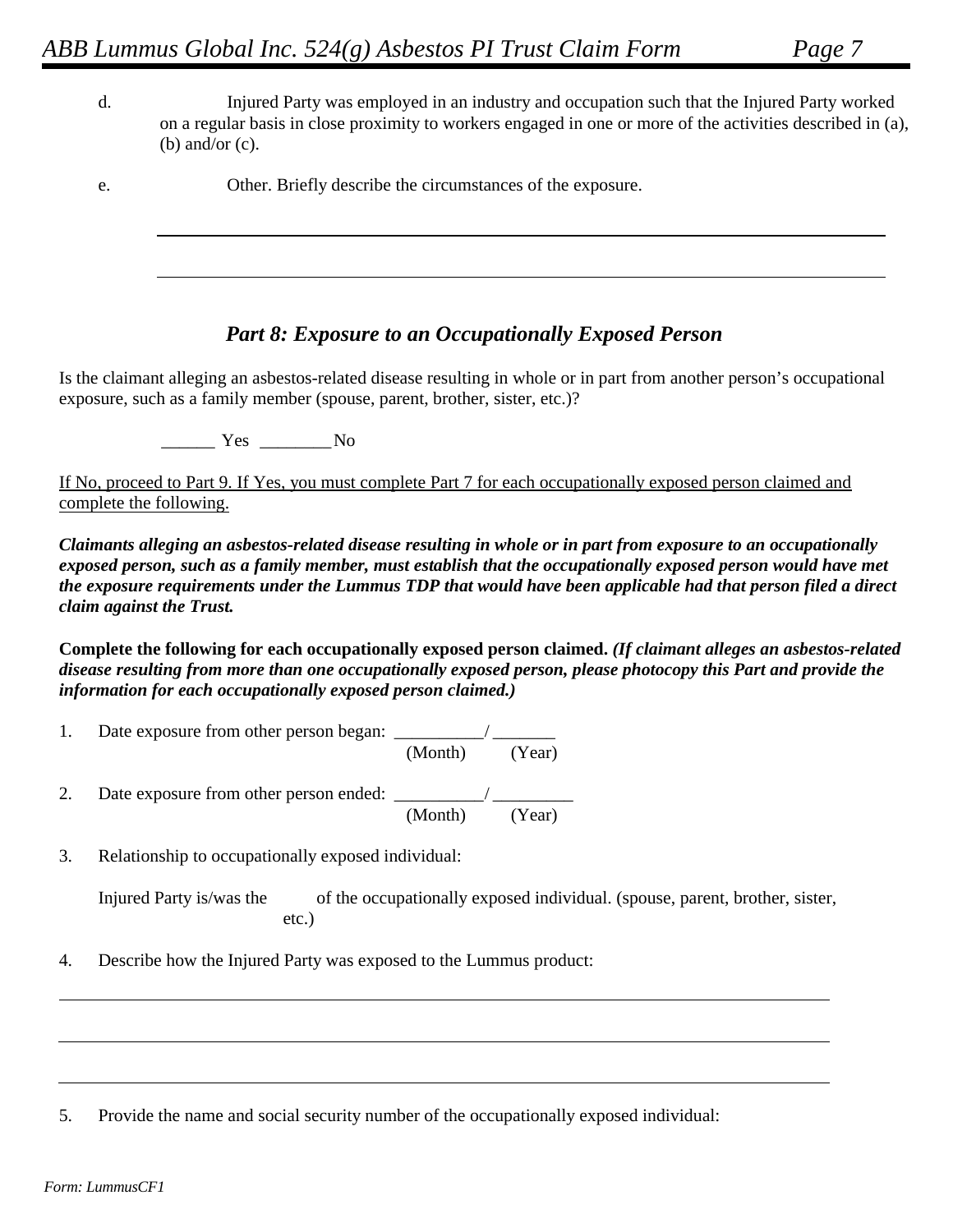| (Last Name)                                                                                                                                                                                            | (First Name)                     | (M.I.) | (Social Security #) |  |  |
|--------------------------------------------------------------------------------------------------------------------------------------------------------------------------------------------------------|----------------------------------|--------|---------------------|--|--|
| Reminder: Part 7 must be completed for the occupationally exposed person. If the Injured Party also had<br>direct, occupational exposure to asbestos, Part 7 must also be completed for that exposure. |                                  |        |                     |  |  |
|                                                                                                                                                                                                        | <b>Part 9: Proof of Exposure</b> |        |                     |  |  |
| The claimant must sign Part 16 of this Claim Form or attach one or more of the following documents checked<br>below as Proof of Exposure.                                                              |                                  |        |                     |  |  |
| An affidavit of the claimant                                                                                                                                                                           |                                  |        |                     |  |  |
| An affidavit of a co-worker                                                                                                                                                                            |                                  |        |                     |  |  |
| An affidavit of a family member in the case of a deceased claimant                                                                                                                                     |                                  |        |                     |  |  |
| Invoices, employment, construction or similar records                                                                                                                                                  |                                  |        |                     |  |  |
| Verified listing of employer/jobsites                                                                                                                                                                  |                                  |        |                     |  |  |
| Verified work history                                                                                                                                                                                  |                                  |        |                     |  |  |
| Answers to interrogatories with verification page. Specify pertinent page number(s) ____.                                                                                                              |                                  |        |                     |  |  |
| Deposition transcript with cover page(s). Specify pertinent page number(s) $\_\_\_\_\$ .                                                                                                               |                                  |        |                     |  |  |
| Other                                                                                                                                                                                                  |                                  |        |                     |  |  |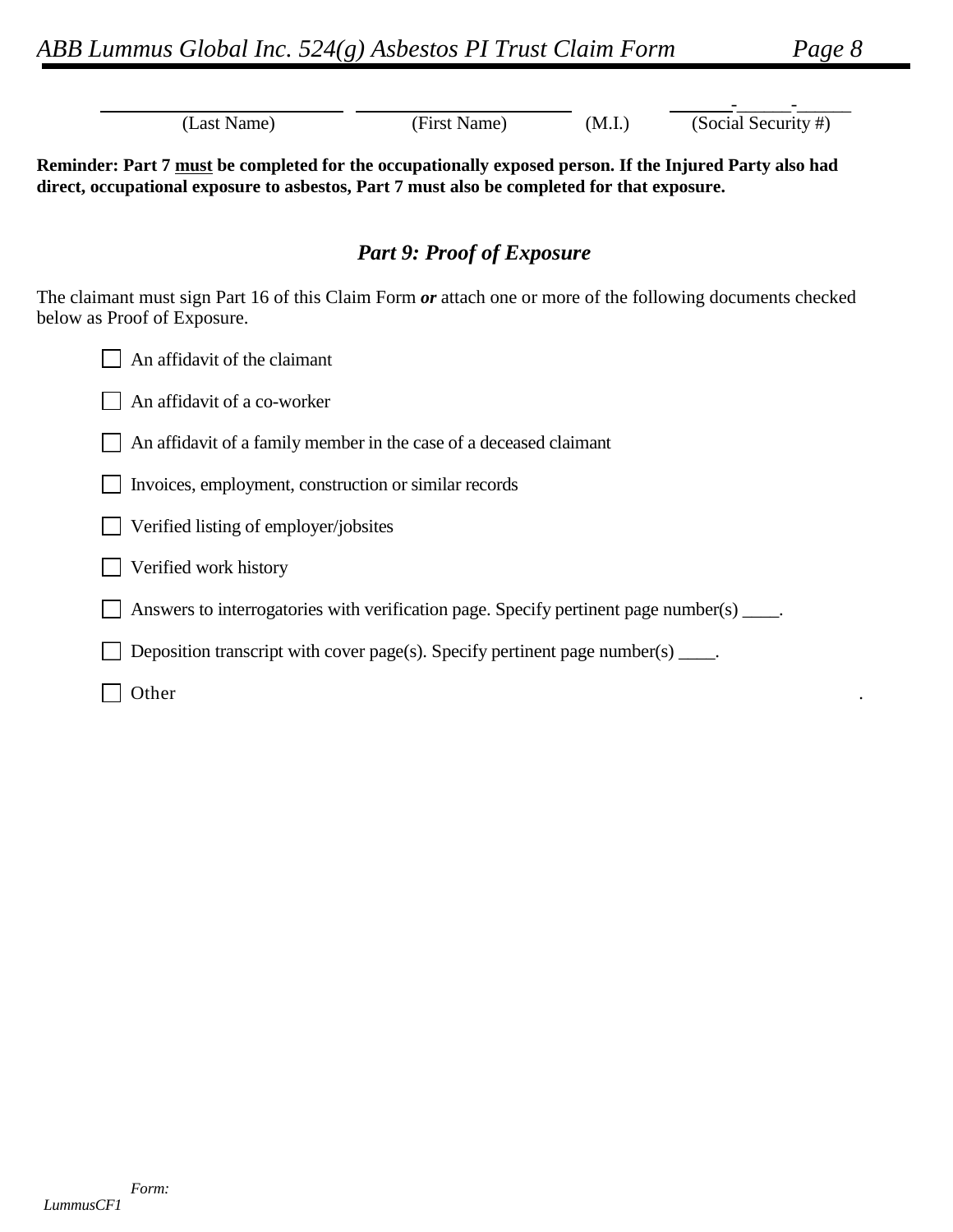# **Part 10: Statute of Limitations and Claims History**

- Has an asbestos-related lawsuit been filed on behalf of the Injured Party against any asbestos defendant? 1.  $Yes \_\_\_No \_\_\_ (If Yes, a photocopy of the cover sheet(s) of the complaint or other proof of filing)$ must be enclosed. Please see the Lummus Instructional Letter for other proof of filing requirements.)
	- Date the suit was originally filed:  $\frac{1}{\sqrt{1-\frac{1}{\sqrt{1-\frac{1}{\sqrt{1-\frac{1}{\sqrt{1-\frac{1}{\sqrt{1-\frac{1}{\sqrt{1-\frac{1}{\sqrt{1-\frac{1}{\sqrt{1-\frac{1}{\sqrt{1-\frac{1}{\sqrt{1-\frac{1}{\sqrt{1-\frac{1}{\sqrt{1-\frac{1}{\sqrt{1-\frac{1}{\sqrt{1-\frac{1}{\sqrt{1-\frac{1}{\sqrt{1-\frac{1}{\sqrt{1-\frac{1}{\sqrt{1-\frac{1}{\sqrt{1-\frac{1}{\sqrt{1-\frac{1$ a. (Month) (Day) (Year)  $\mathbf b$ . State in which the suit was originally filed: \_\_\_\_\_\_\_\_\_\_\_\_\_\_\_\_\_\_\_\_\_\_\_\_\_\_\_\_\_\_\_\_\_\_\_ Name of court in which the suit was originally filed:  $\mathbf{c}$ . d. Case number: Was ABB Lummus Global Inc. named in the suit? Yes \_\_\_\_\_\_ No\_\_\_\_\_ e. f. Has the claimant ever received money for an asbestos-related injury or asbestos claim from ABB Lummus Global Inc.? Yes \_\_\_\_\_\_ No\_\_\_\_\_ If Yes, a copy of the signed Release must be enclosed. If the Release is not available, provide the following information, if known, that may assist to locate the document: Name of Claimant's Attorney:

Name of Claimant's Defense Counsel:

#### For Questions 2 and 3, below, you must provide the following information unless counsel for the claimant has previously submitted this information to the Trust.

Has a claim on behalf of the Injured Party ever been submitted to ABB Lummus Global Inc. pursuant to an 2. administrative settlement agreement (an agreement to settle that was reached without filing a lawsuit)?

 $Yes_{\_}$  No $_{\_}$ 

If Yes, provide the date of such submission:  $\frac{1}{(Month)(Day)(Year)}$ 

3. Was the Injured Party or claimant a party to a tolling agreement (an agreement that extends the deadline for filing a lawsuit) with ABB Lummus Global Inc.? Yes \_\_\_\_\_\_ No\_\_\_\_\_\_ If Yes, provide the beginning and ending dates, if any, of the tolling and attach documentation of the agreement. Beginning Date:  $\frac{}{(\text{Month}) (Day)}$  (Year) Ending Date:  $\frac{1}{(Month) (Day) (Year)}$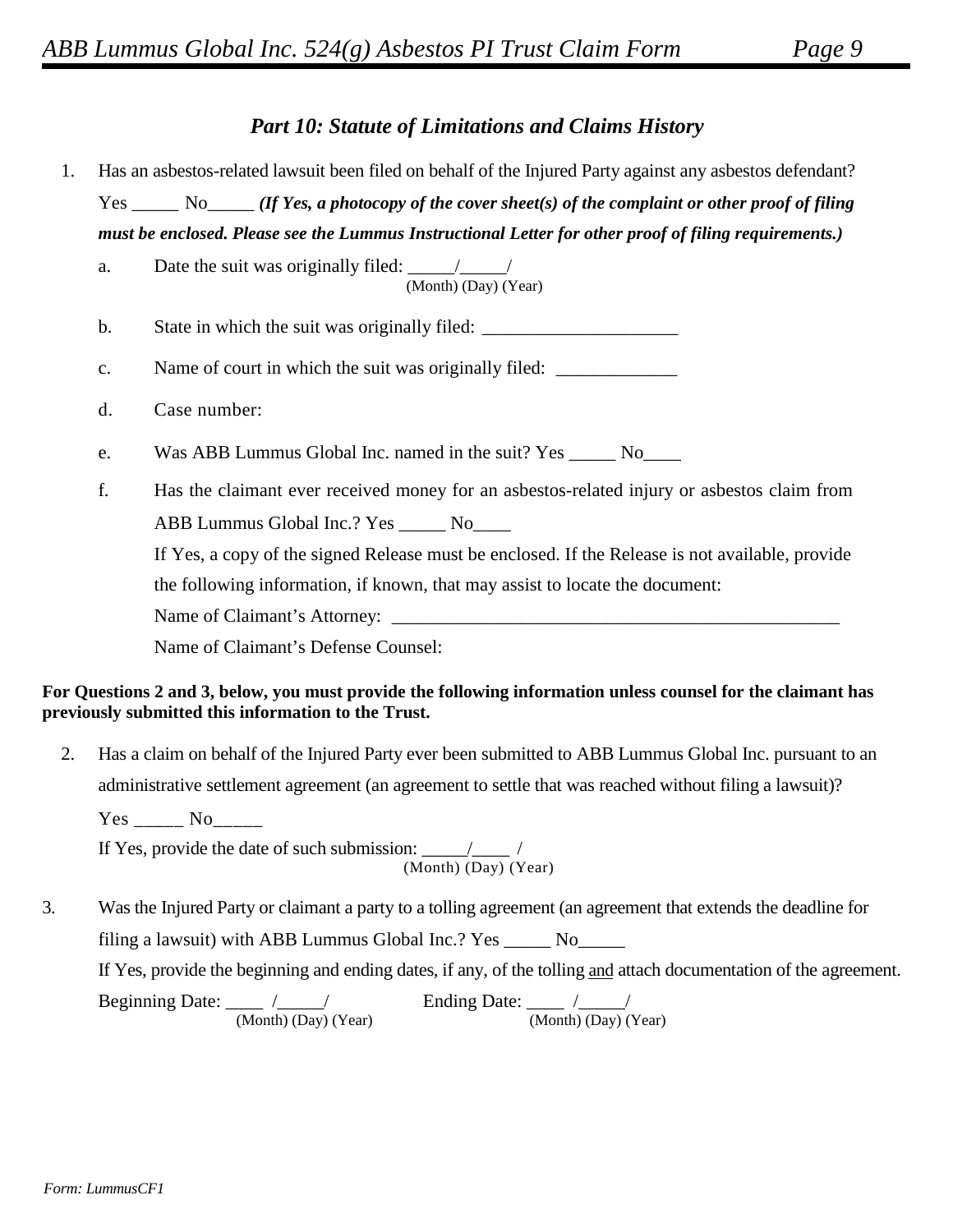# **Part 11: Smoking History**

#### NOTE: This information is relevant to all claims involving Lung Cancer 1 (Disease Level VII) and claims involving Lung Cancer 2 (Disease Level VI). Thus, this section does not need to be completed if your claim is for Disease Levels I, II, III, IV, V, or VIII.

For each item, indicate whether the Injured Party has smoked or used the given product. If cigarettes were smoked, indicate the dates they were used, and the amount per day. Indicate fractional packs or fractional cigars as appropriate,  $e.g.,$  three and one-half packs would be entered as  $3.5.$ 

|                |                                                                                              | tas the Injured Party ever smoked cigarettes? Yes __________ No ________ |
|----------------|----------------------------------------------------------------------------------------------|--------------------------------------------------------------------------|
|                |                                                                                              |                                                                          |
|                |                                                                                              |                                                                          |
|                |                                                                                              |                                                                          |
|                |                                                                                              |                                                                          |
|                |                                                                                              |                                                                          |
|                |                                                                                              |                                                                          |
| (Month) (Year) | $\overline{\text{(Month)}}$ (Year)                                                           | Cigars per day: $\frac{\ }{\ }$                                          |
|                | $\frac{\text{From}}{\text{(Month)}} \frac{1}{\text{(Year)}}$ - To $\frac{1}{\text{(Month)}}$ | Cigars per day: $\frac{\ }{\ }$                                          |
|                |                                                                                              |                                                                          |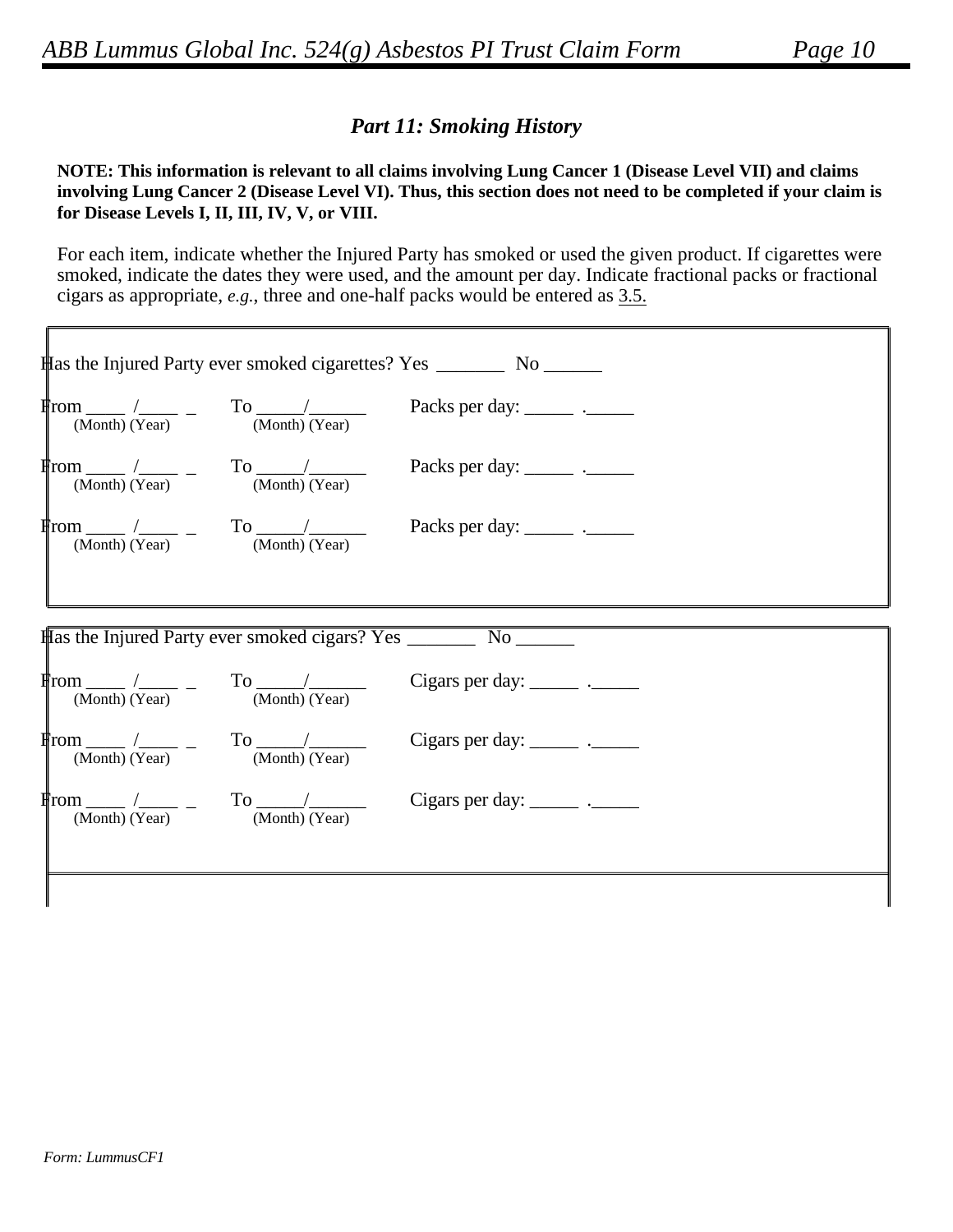### **INDIVIDUAL REVIEW OF CLAIMS**

If claimant is requesting Individual Review, please see the Lummus Instructional Letter for further information regarding the Individual Review process.

#### **IF CLAIMANT IS NOT REQUESTING INDIVIDUAL REVIEW, PROCEED TO PART 16 OF THE CLAIM FORM. IF INDIVIDUAL REVIEW IS REQUESTED, PARTS 12, 13, 14 AND 15 OF THIS CLAIM FORM MUST BE COMPLETED TO THE EXTENT APPLICABLE.**

## *Part 12: Financial Dependents and Beneficiaries*

#### **NOTE: The following information must be provided if the claimant is requesting Individual Review.**

List any other persons who may have rights associated with this claim. Be sure to include the Injured Party's spouse and/or any other financial dependents who derive (or who derived at the time of the Injured Party's death) at least one-half of their financial support from the Injured Party.

If additional space is required, please photocopy this page and insert after current page.

| $\parallel \bullet$ Last Name                                                                                  | $\cdot$ First Name | $\cdot$ MI $_{-}$       |
|----------------------------------------------------------------------------------------------------------------|--------------------|-------------------------|
| (Month) (Day) (Year)                                                                                           |                    |                         |
| Relationship to Injured Party________                                                                          |                    |                         |
|                                                                                                                |                    |                         |
|                                                                                                                |                    |                         |
| $\vert \cdot \vert$ Last Name                                                                                  |                    | $\boldsymbol{\cdot}$ MI |
| $\bullet$ Date of Birth $\_\_\_\_\_\_\_\_\_\_\_\_\_\_\_\_\_\_\_\_\_\_\_\_\_\_\_\_\_\_$<br>(Month) (Day) (Year) |                    |                         |
| • Relationship to Injured Party_________                                                                       |                    |                         |
| • Financially Dependent: $\_\_\_\$ Yes $\_\_\_\$ No                                                            |                    |                         |
|                                                                                                                |                    |                         |
| $\bullet$ Reno                                                                                                 | <b>No</b>          | М                       |
| (Month) (Day) (Year)                                                                                           |                    |                         |
| • Relationship to Injured Party                                                                                |                    |                         |
| • Financially Dependent: ______ Yes _______ No                                                                 |                    |                         |

D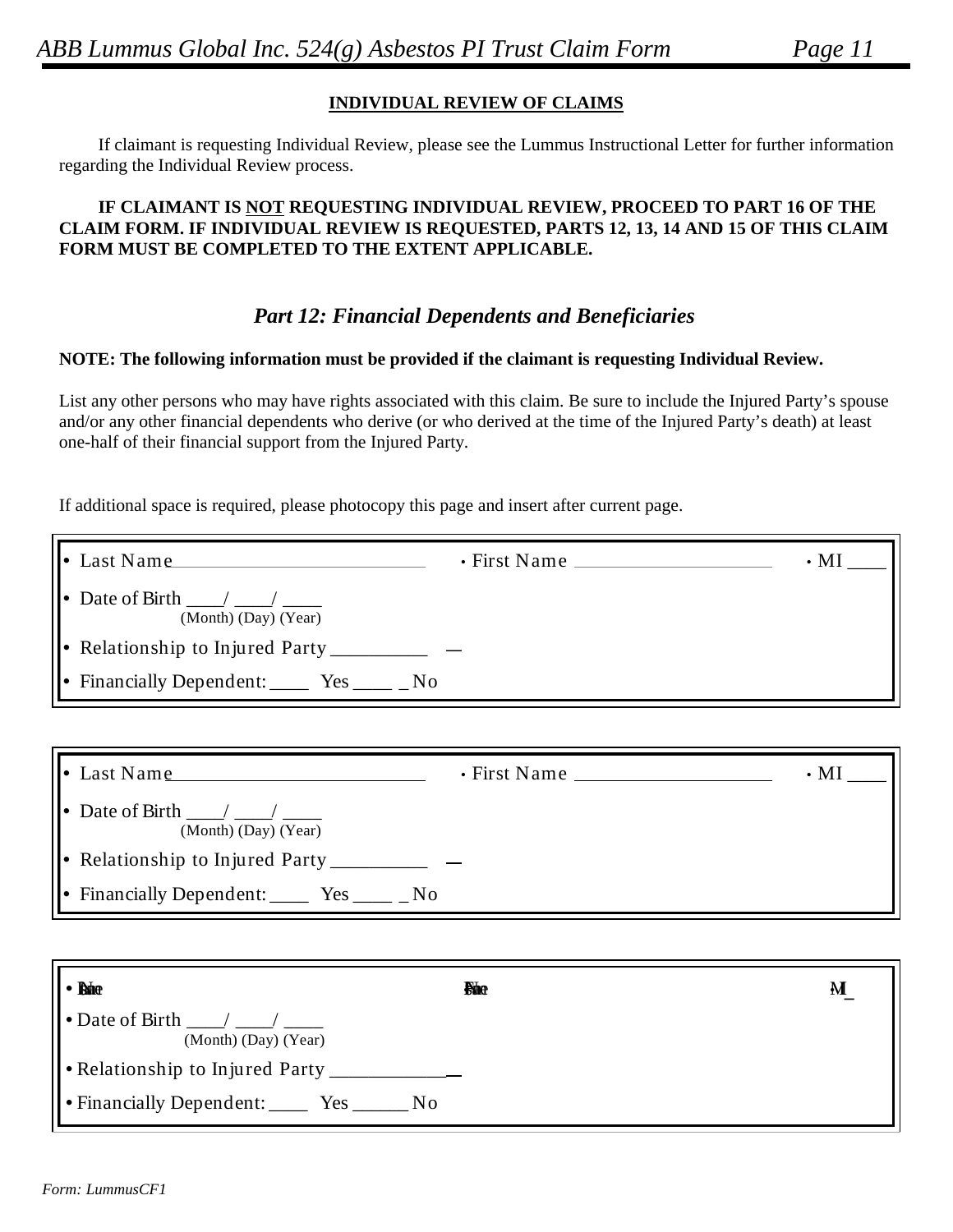# **Part 13: Employment Information for Economic Loss**

### **NOTE: Complete for Individual Review.**

Current employment status of the Injured Party:

| Full-time, outside the home                                      |
|------------------------------------------------------------------|
| Full-time, within the home                                       |
| Part-time, outside the home                                      |
| Part-time, within the home                                       |
| Retired                                                          |
| Disabled                                                         |
| Deceased                                                         |
|                                                                  |
| Date of last wage received: $\frac{\ }{\ }$<br>(Year)<br>(Month) |

(Enter current month and year if currently earning work-related compensation)

If economic losses are being claimed, you must enclose supporting documentation to prove economic losses which may include medical bills, a forensic economic report, IRS Form W-2, the first page of IRS Form 1040, or other relevant supporting documentation. Economic loss may include disruption of household, family or recreational activities.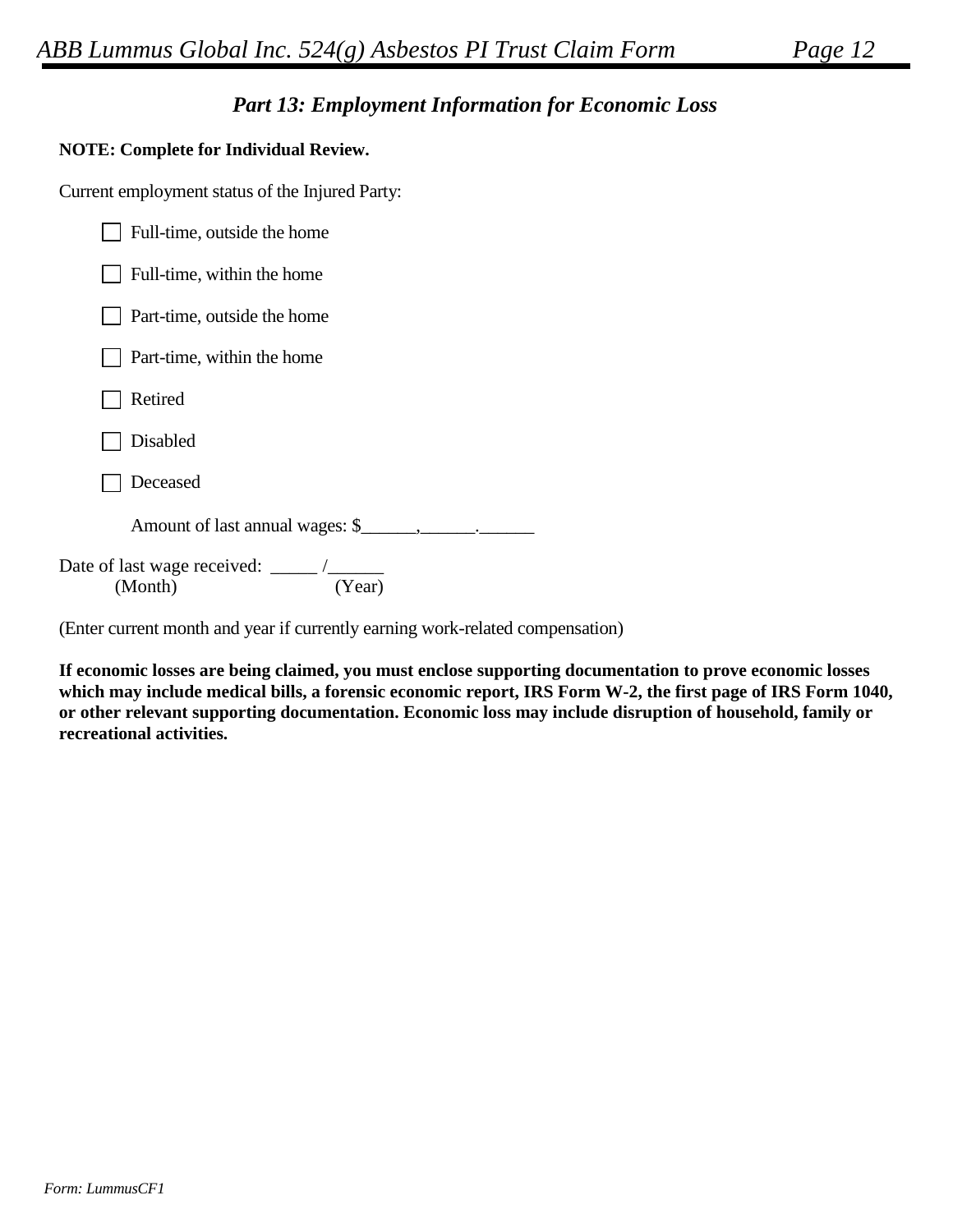# **Part 14: Claimant's Jurisdiction**

NOTE: The following information must be provided if the claimant is requesting Individual Review and the claimant did not file a claim for an asbestos-related injury against Lummus in the tort system prior to April 21, 2006. Please see the Lummus Instructional Letter for further information concerning the "Claimant's Jurisdiction."

If the claimant did not file a claim for an asbestos-related injury against Lummus in the tort system prior to April 21,

2006, please provide the jurisdiction which the claimant elects as the Claimant's Jurisdiction:

(See Lummus Instructional Letter, page 5, for an explanation of the choices). The

Claimant's Jurisdiction elected is (please check one of the following):

The jurisdiction in which the claimant resided at the time of diagnosis.

The jurisdiction in which the claimant resides when this claim is filed with the Trust.

The jurisdiction in which the claimant experienced Lummus Exposure.

## **Part 15: Other Valuation Factors to be Considered for Individual Review**

To the extent claimant believes there are other valuation factors that the Trust should consider in evaluating this claim under the Individual Review process as provided in Section 5.2(b) of the Lummus TDP, which factors are not otherwise provided in this Claim Form, please attach a separate, written explanation, not to exceed three (3) pages in length, describing the factors and explaining why the Trust should take the factors into consideration in evaluating this claim. Please attach any applicable case or statutory law to support consideration of these other factors.